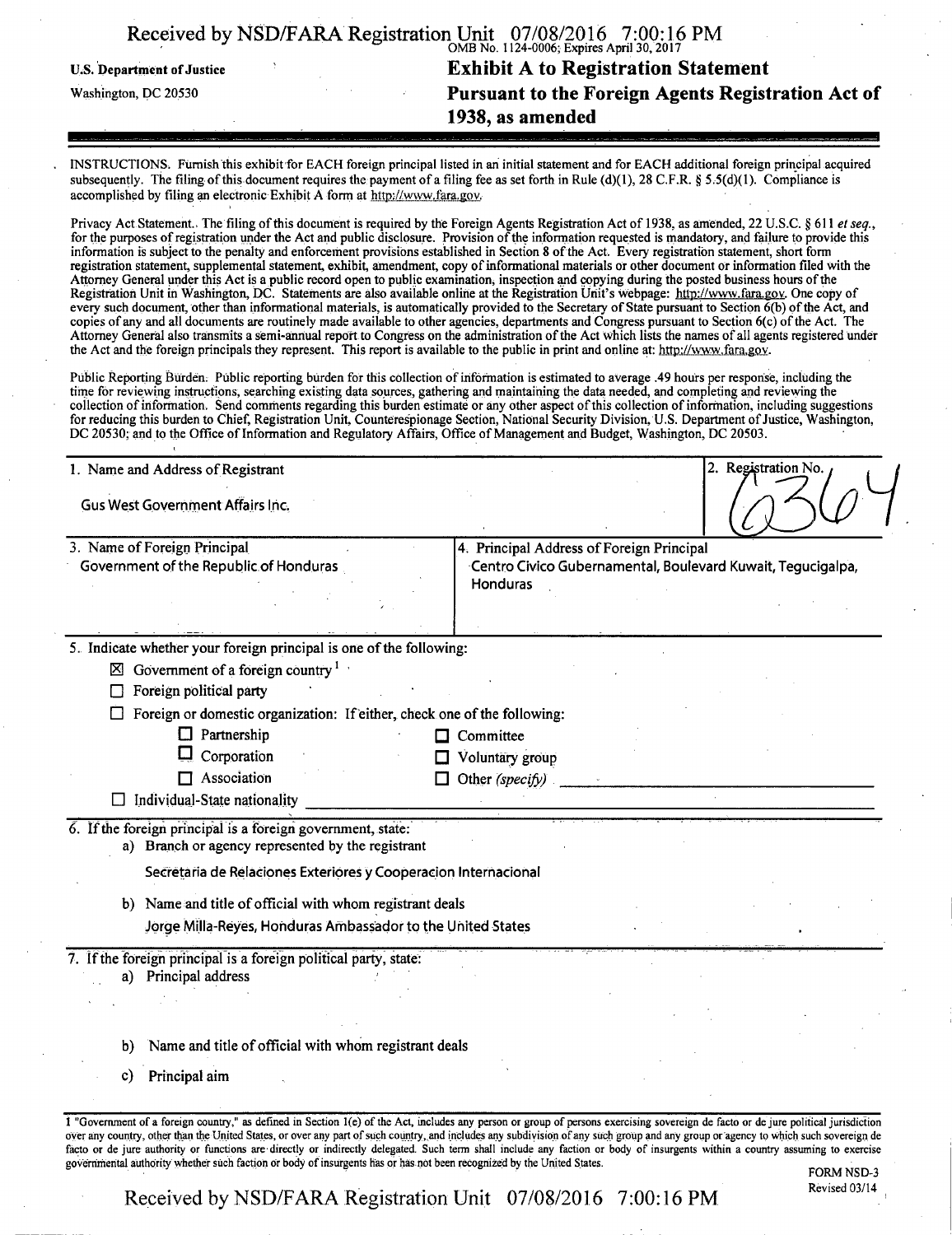| 8. If the foreign principal is not a foreign government or a foreign political party:           |                       |  |  |  |
|-------------------------------------------------------------------------------------------------|-----------------------|--|--|--|
| a) State the nature of the business or activity of this foreign principal.                      |                       |  |  |  |
|                                                                                                 |                       |  |  |  |
|                                                                                                 |                       |  |  |  |
|                                                                                                 |                       |  |  |  |
|                                                                                                 |                       |  |  |  |
|                                                                                                 |                       |  |  |  |
| b) Is this foreign principal:                                                                   |                       |  |  |  |
| Supervised by a foreign government, foreign political party, or other foreign principal         | Yes $\Box$ No $\Box$  |  |  |  |
| Owned by a foreign government, foreign political party, or other foreign principal              | Yes $\Box$ No $\Box$  |  |  |  |
| Directed by a foreign government, foreign political party, or other foreign principal           | Yes $\Box$ No. $\Box$ |  |  |  |
| Controlled by a foreign government, foreign political party, or other foreign principal         |                       |  |  |  |
| Financed by a foreign government, foreign political party, or other foreign principal           |                       |  |  |  |
| Subsidized in part by a foreign government, foreign political party, or other foreign principal | $Yes \Box No \Box$    |  |  |  |

*9. Explain fully ail items answered "Yes" in Item 8(b). (If additional space is needed, a full insert page must be used.)* 

10. If the foreign principal is an organization and is not owned or controlled by a foreign government, foreign political party or other foreign principal, state who owns and controls it.

### EXECUTION

In accordance with 28 U.S.C. § 1746, the undersigned swears or affirms under penalty of perjury that he/she has read the information set forth in this Exhibit A to the registration statement and that he/she is familiar with the contents thereof and that such contents are in their entirety true and accurate to the best of his/her knowledge and belief.

| Date of Exhibit A | Name and Title             |  | Signature    |         |
|-------------------|----------------------------|--|--------------|---------|
| July 08, 2016     | <b>Gus West, President</b> |  | /s/ Gus West | eSianed |
| $\cdots$          |                            |  |              |         |

Received by NSD/FARA Registration Unit 07/08/2016 7:00:16 PM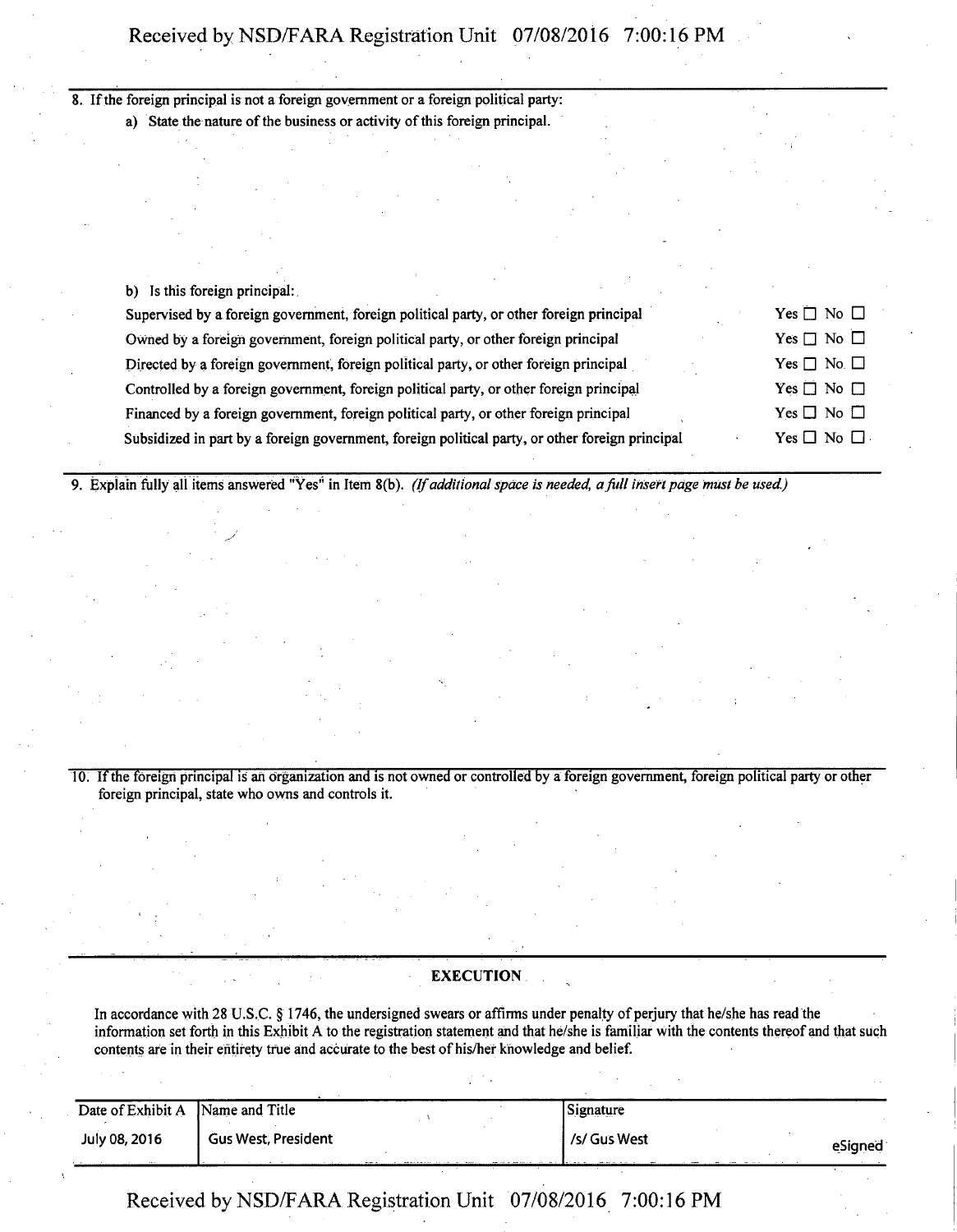OMB No. 1124-0004; Expires April 30,2017 **u.s. Department of justice Exhibit B to Registration Statement Washington, DC 20530 Pursuant to the Foreign Agents Registration Act of 1938, as amended** 

INSTRUCTIONS, A registrant must furnish as an Exhibit B copies of each written agreement and the terms and conditions of each oral agreement with his foreign principal, including all modifications of such agreements, or, where no contract exists, a full statement of all the circumstances by reason of which the registrant is acting as an agent of a foreign principal. Compliance is accomplished by filing an electronic Exhibit B form at http://www.fara.gov.

Privacy Act Statement. The filing of this document is required for the Foreign Agents Registration Act of 1938, as amended, 22 U.S.C. § 611 et seq., for the purposes of registration under the Act and public disclosure. Provision of the information requested is mandatory, and failure to provide the information is subject to the penalty and enforcement provisions established in Section 8 ofthe Act. Every registration statement, short form registration statement, supplemental statement, exhibit, amendment, copy of informational materials or other document or information filed with the Attorney General under this Act is a public record open to public examination, inspection and copying during the posted business hours of the Registration Unit in Washington, DC. Statements are also available online at the Registration Unit's webpage: http://www.fara.gov. One copy of every such document, other than informational materials, is automatically provided to the Secretary of State pursuant to Section  $6(b)$  of the Act, and copies of any and all documents are routinely made available to other agencies, departments and Congress pursuant to Section 6(c) of the Act. The Attorney General also transmits a semi-annual report to Congress on the administration of the Act which lists the names of all agents registered under the Act and the foreign principals they represent. This report is available to the public in print and online at: http://www.fara.gov.

Public Reporting Burden. Public reporting burden for this collection of information is estimated to average .33 hours per response, including the time for reviewing instructions, searching existing data sources, gathering and maintaining the data needed, and completing and reviewing the collection of information. Send comments regarding this burden estimate or any other aspect of this collection of information, including suggestions for reducing this burden to Chief, Registration Unit, Counterespionage Section, National Security Division, U.S . Department of Justice, Washington, DC 20530; and to the Office of Information and Regulatory Affairs, Office of Management and Budget, Washington, DC 20503.

2. Registration No.

1. Name of Registrant

Gus West Government Affairs Inc.

3. Name of Foreign Principal

Government of the Republic of Honduras

Check Appropriate Box:

- 4.  $\boxtimes$  The agreement between the registrant and the above-named foreign principal is a formal written contract. If this box is checked, attach a copy of the contract to this exhibit.
- 5.  $\Box$  There is no formal written contract between the registrant and the foreign principal. The agreement with the above-named foreign principal has resulted from an exchange of correspondence. If this box is checked, attach a copy of all pertinent correspondence, including a copy of any initial proposal which has been adopted by reference in.such correspondence.
- 6.  $\Box$  The agreement or understanding between the registrant and the foreign principal is the result of neither a formal written contract nor an exchange of correspondence between the parties. If this box is checked, give a complete description below of the terms and conditions of the oral agreement or understanding, its duration, the fees and expenses, if any, to be received.

7. Describe fully the nature and method of performance of the above indicated agreement or understanding.

Pursuant to the attached Letter of Understanding, Client will pay Gus West Government Affairs, Inc., for services provided.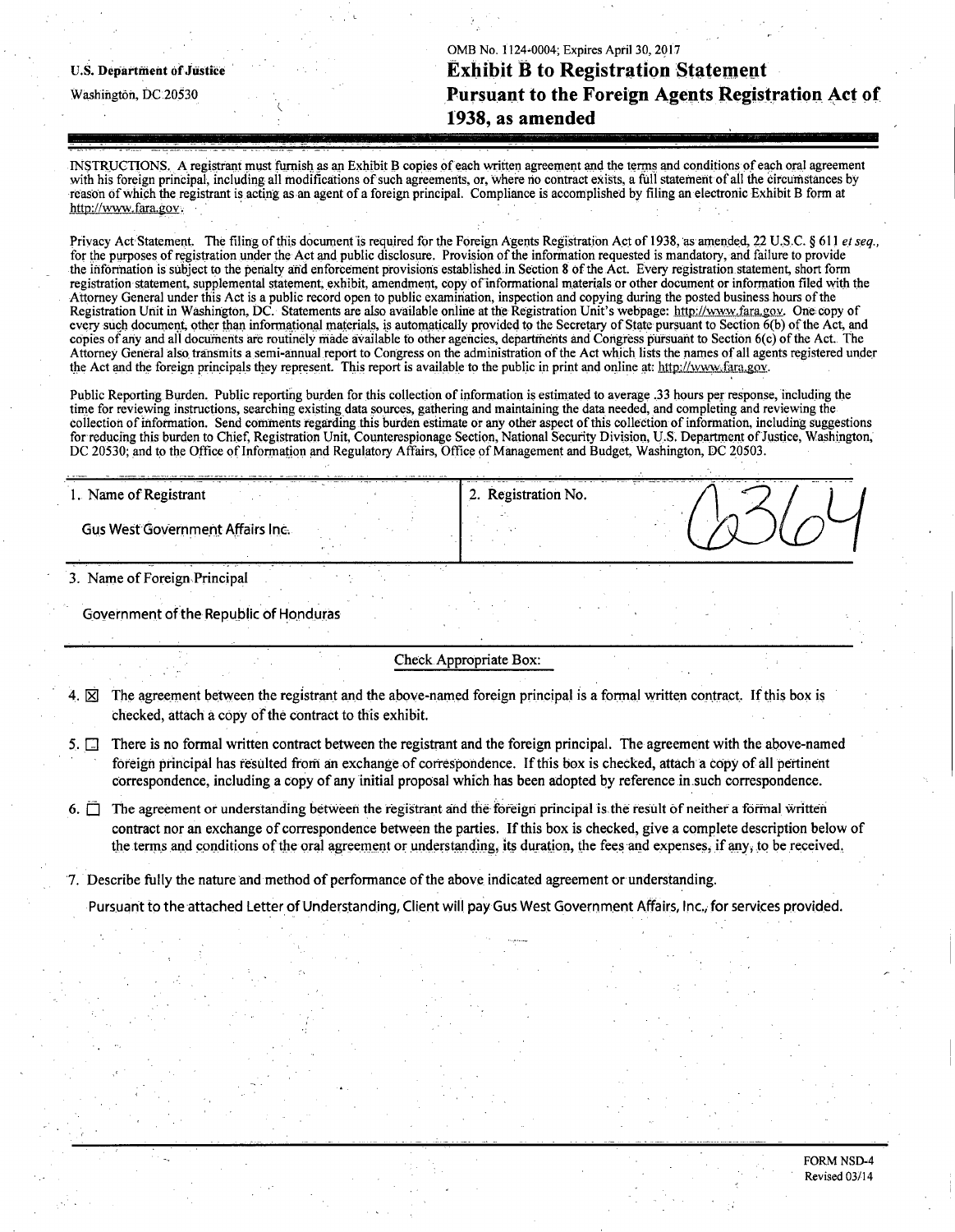**8. Describe fully the activities the registrant engages in or proposes to engage in on behalf of the above foreign principal.** 

Providing government affairs consultation, guidance, and coordination services to the government of Honduras for a bilateral strategy with the government of the United States.

Will the activities on behalf of the above foreign principal include political activities as defined in Section 1(o) of the Act and in the footnote below? Yes  $\boxtimes$  No  $\Box$ the footnote below? Yes  $\boxtimes$ 

**If yes, describe all such political activities indicating, among other things, the relations, interests or policies to be influenced together With the means to be employed to achieve this purpose.** 

Assist in informing policy makers and opinion leaders in Washington about initiatives, achievements, and the future plans ofthe Honduran government. Develop and work with the government of Honduras to organize and implement a multifaceted strategy to establish Honduras as a top United States ally and gain support of its elected and appointed officials and opinion leaders. Work will consist of assisting in developing policy position papers, arranging meetings with US government officials, and engaging think tank policy organizations. The goal is to open a new dialogue and a new relationship between Honduras and the United States.

### **EXECUTION**

**In accordance with 28 U.S.C. § 1746, the undersigned swears or affirms under penalty of perjury that he/she has read the information set forth in this Exhibit B to the registration statement and that he/she is familiar with the contents thereof and that such contents are in their entirety true and accurate to the best of his/her knowledge and belief.** 

| Date of Exhibit B | Name and Title | Signature                                                                                                                                                                                    |  |
|-------------------|----------------|----------------------------------------------------------------------------------------------------------------------------------------------------------------------------------------------|--|
|                   |                |                                                                                                                                                                                              |  |
|                   |                |                                                                                                                                                                                              |  |
|                   |                | Footnote: "Political activity," as defined in Section 1(0) of the Act, means any activity which the person engaging in believes will, or that the person intends to, in any way influence    |  |
|                   |                | any agency or official of the Government of the United States or any section of the public within the United States with reference to formulating, adopting, or changing the                 |  |
| party.            |                | domestic or foreign policies of the United States or with reference to the political or public interests, policies, or relations of a government of a foreign country or a foreign political |  |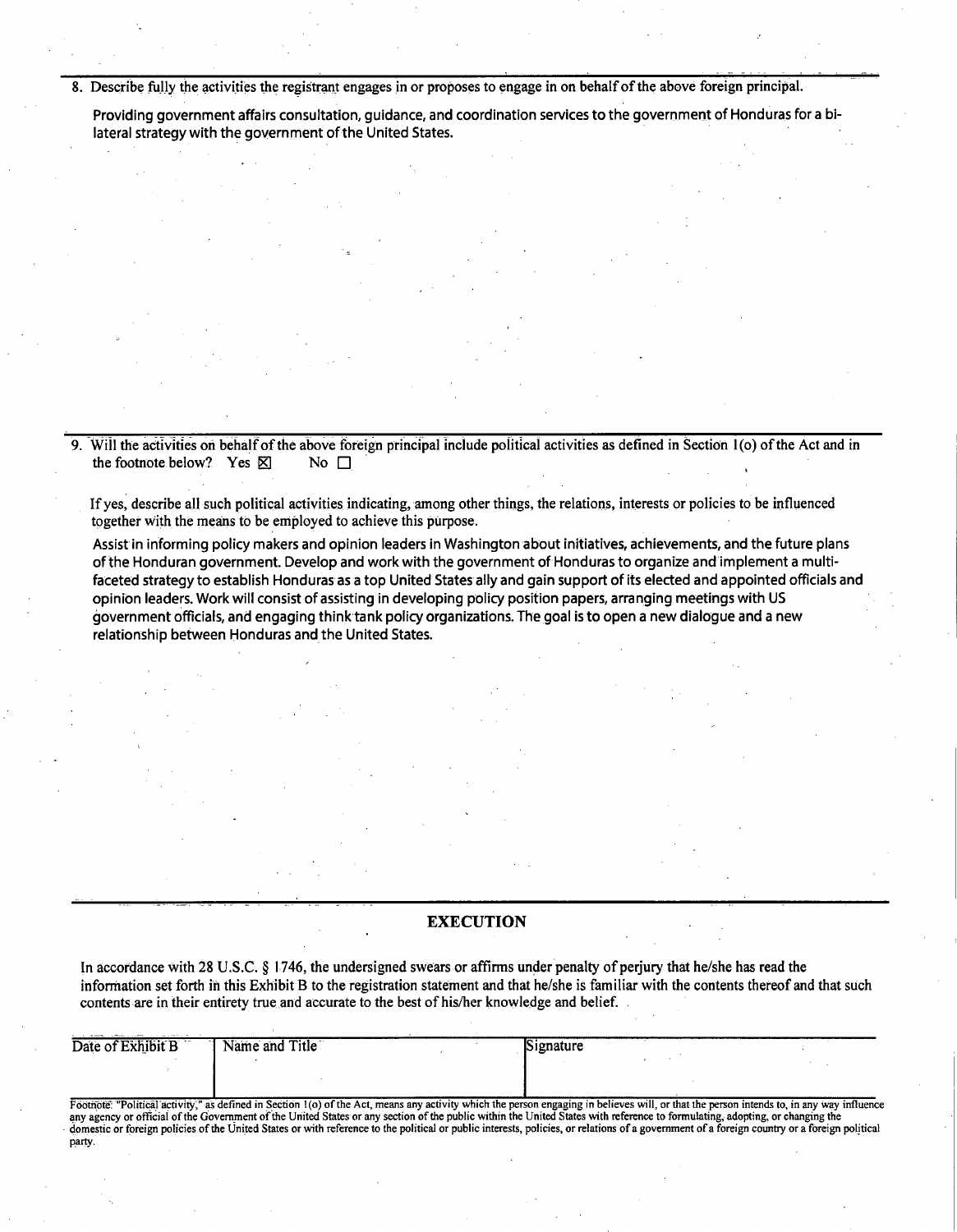## **CARTA DE ENTENDIMIENTO**

Gus West Government Affairs, Inc, una firma basada en DC, ("GWGA") y Jorge Alberto Milla Reyes, Embajada de la Republica de Honduras acreditada en Washington, expresamente autorizado por la Secretaria de Relaciones Exteriores y Cooperación Internacional ("El Cliente") están en el proceso de negociación de un contrato formal por escrito ("contrato formal"), relacionado con servicios de asesorfa en asuntos publicos ("servicios") que debe proporcionar GWGA al Cliente. A la espera de la ejecucion del contrato formal, este Acuerdo constituira una Carta de Entendimiento de GWGA para proceder en los siguientes términos:

1. SERVICIOS

GWGA ofrecera al Gobierno de Honduras una estrategia integral presentando temas e iniciativas con fuerte enfoque en analisis estrategico y fortalecimiento de relaciones. Con referencia a esta propuesta, los servicios incluiran:

- **.** Asesoramiento personalizado, intoligencia de políticas publicas y política, <br>análisis estratégico **information** GW analisis estrategico
- Desarrollo e implementación de estrategias
- Desarrollo y ajuste de materiales de polfticas publicas
- Acompanamiento a representantes de Honduras en todas las reuniones oficiales arregladas por GWGA
- Abogacfa directa ante el Congreso y el Ejecutivo
- Equipo presente en Washington DC
- Proveer asesoramiento sobre los impactos y riesgos de algunas polfticas publicas
- Grganizar visitas a Honduras de tomadores de decision en el gobierno de EUA

# 2. HONORARIOS PROFESIONALES/ GASTOS OPERATIVOS

GWGA facturara al Cliente la cantidad de \$60,000 netos (sesenta mil dolares americanos netos), la cual sera pagada antes del 15 de julio de 2016. Esta cantidad cubrira dos (2) meses de servicios de GWGA a partir de junio 16, 2016 a agosto 15, 2016.

En caso de que los servicios sean cancelados antes de la finalizacion del acuerdo formal, el Cliente se compromete a pagar todas las facturas por el tiempo y los gastos contraidos o irrevocablemente realizado por GWGA en nombre del Cliente hasta el momento de la cancelación, la cual debe ser hecha por escrito.

Los gastos de viaje fuera de la ciudad, asf como el transporte local, servicios de mensajena y materiales de investigation aprobados previamente, se facturan por